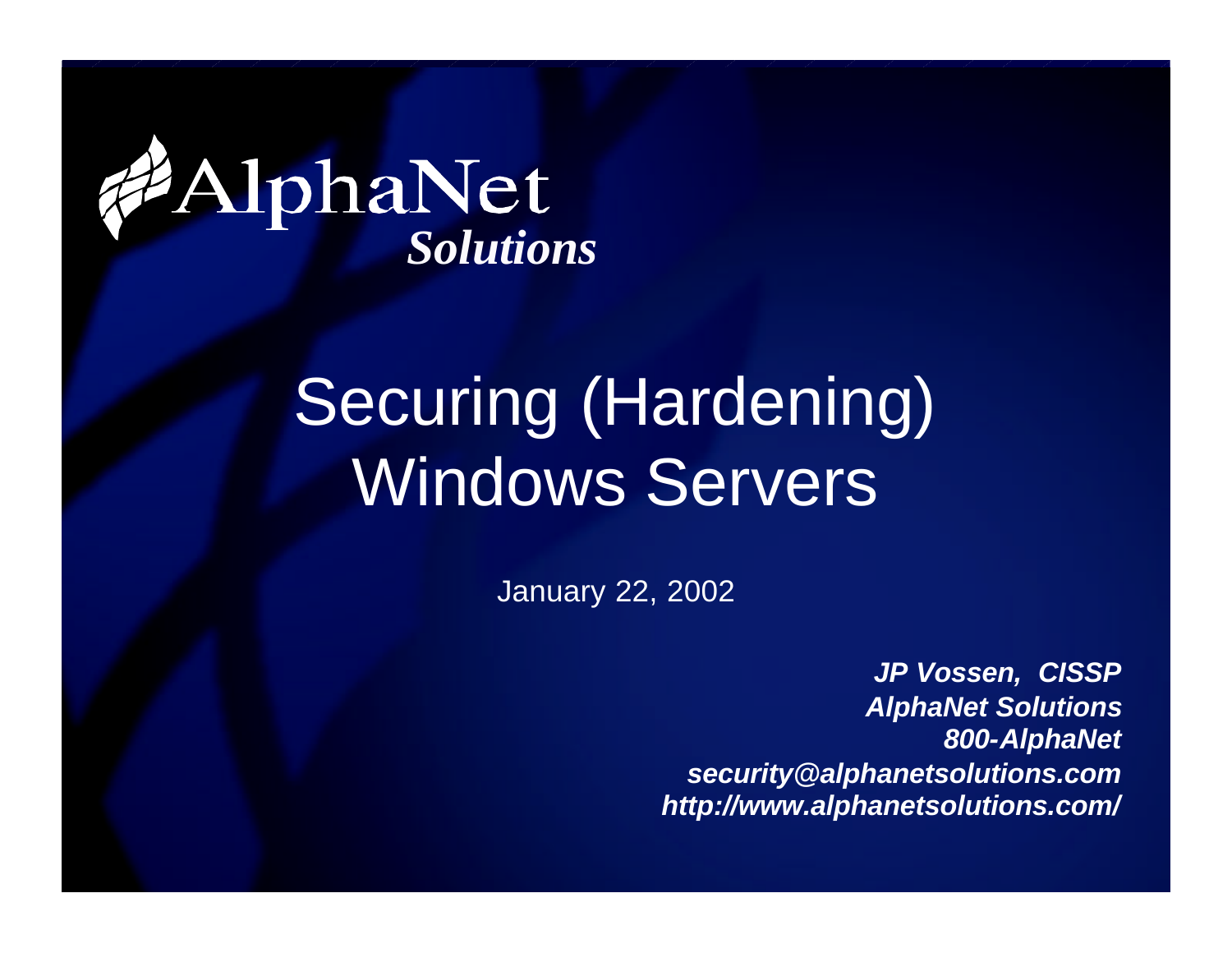#### Agenda

- What is Hardening?
- Why should I do it?
- A Generic Hardening Process.
- The Importance of Testing!
- Differences between NT 4.0 and 2000 (e.g. SCE/SCM).
- Hardening Internal Servers.
- **Hardening IIS Servers.**
- Hardening Windows to be a Firewall Platform.





**Copyright AlphaNet Solutions – January 2002**

<sup>n</sup> Q&A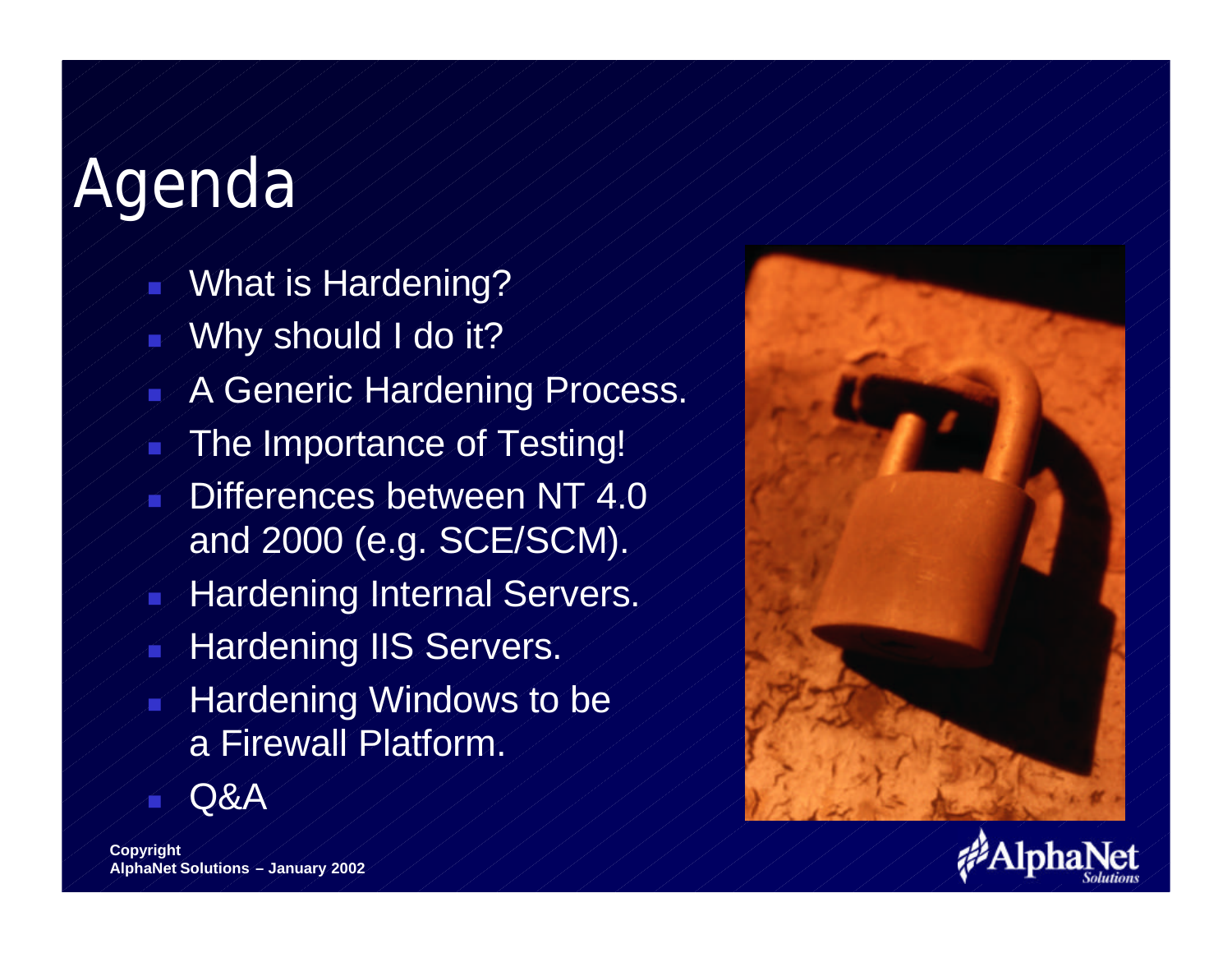# **What is Hardening?**



Hardening is the process of tightening the security of an operating system from the default "out of the box" configuration to an appropriately secure level.

Sometimes known as securing or locking down.

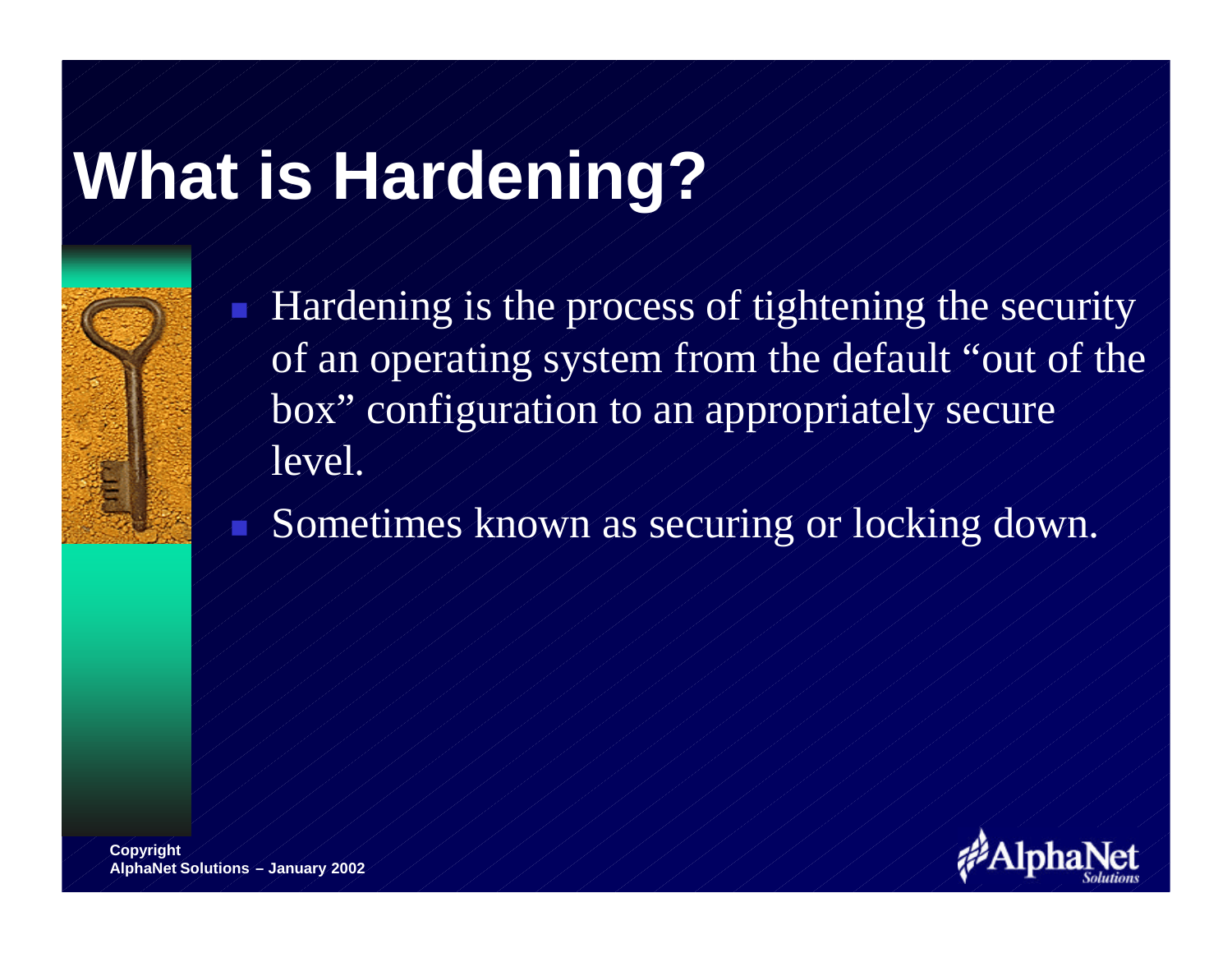#### **Why should I do it?**

- Most modern Operating Systems are configured for ease-of-use—NOT Security—out of the box.
- One part of a "Security in Depth" approach
- "Security through Obscurity" is NO security at all!"
	- See http://project.honeynet.org/papers/stats/
	- <sup>n</sup> NBT Name Scans (port 139/TCP) on my iDSL link at my **house**:
		- Nep 2001: 34 (1.1/Day) Oct 2001: 160 (5.2/Day)
		- Nov 2001: 96 (3.2/Day) Dec 2001: 82 (2.6/Day) <sup>n</sup> Jan 2002 (to 1/21/02): 44 (2.0/Day)

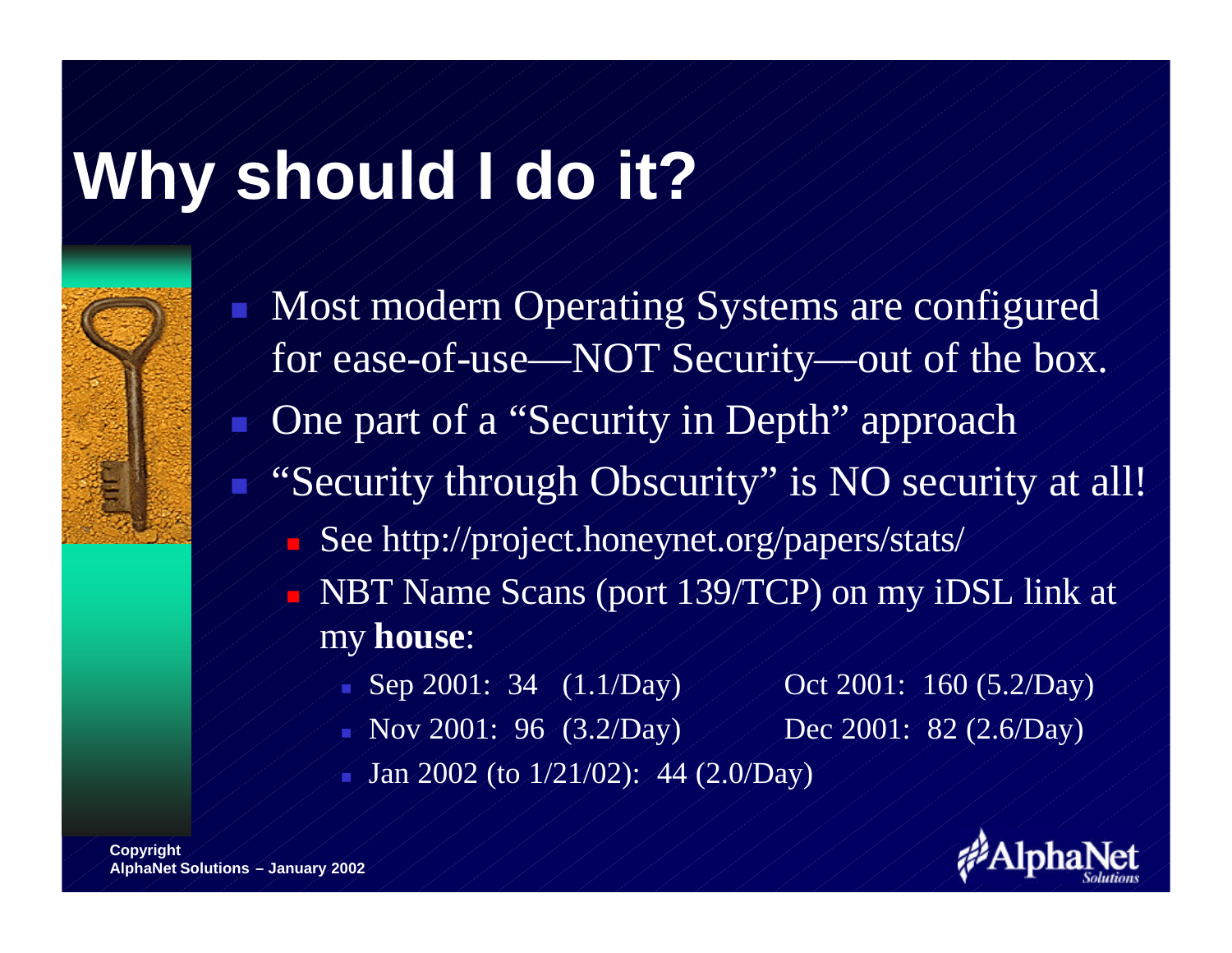# **Why should I do it? (Cont.)**

- Hardening is a demonstration of "Due Care" and "reasonable and prudent precautions" CSI/FBI Computer Crime and Security Survey 2001
	- n "Conventional wisdom says "80% of computer security problems are due to insiders, 20% are due to outsiders."
	- n "But for the fourth year in a row, more respondents (70%) cited their Internet connection as a frequent point of attack than cited their internal systems as a frequent point of attack (31%).
	- n "But is the threat from the inside actually decreasing?"
		- "It would be premature and dangerous to assume so."

**Copyright AlphaNet Solutions – January 2002**

n

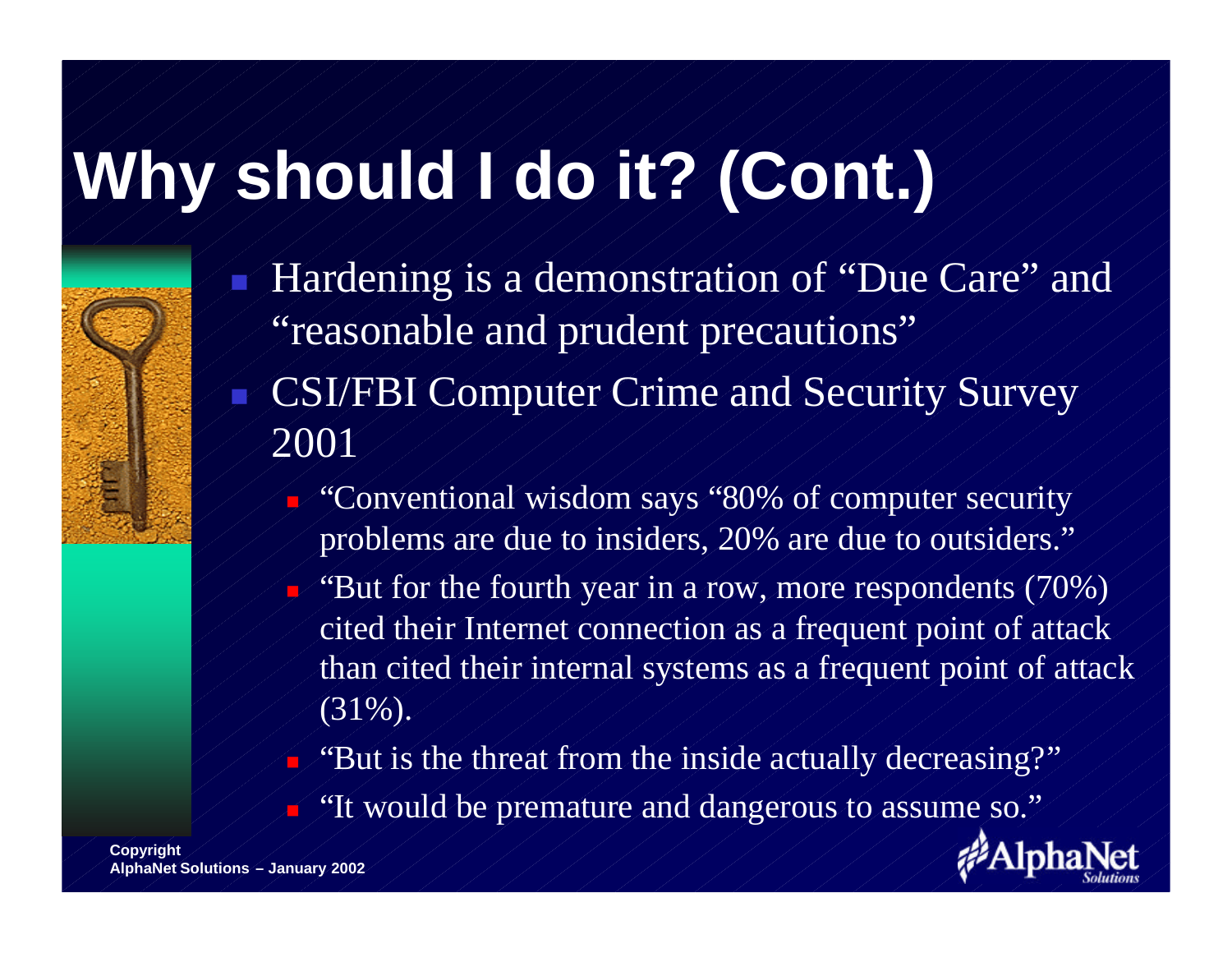# **A Generic Hardening**

#### **Process**

- Pre-implementation: Segregation of Data
- Implementation/Installation: Install only things that are absolutely necessary
	- Hardening:
		- Install all Service Packs/Hotfixes, etc.
		- Disable all unnecessary services/devices/accounts
		- <sup>n</sup> Enable appropriate password settings (esp. Service Accounts!)
		- Enable appropriate logging/auditing
		- Use the concept of "Least Privilege"
			- Admin Accounts (esp. Service Accounts!)
			- User Rights (Beware the "Everyone" Group!)
		- Enable "extra" security settings (e.g. Warning Banners)
		- Tighten NTFS/Registry permissions
		- Implement Time Synchronization

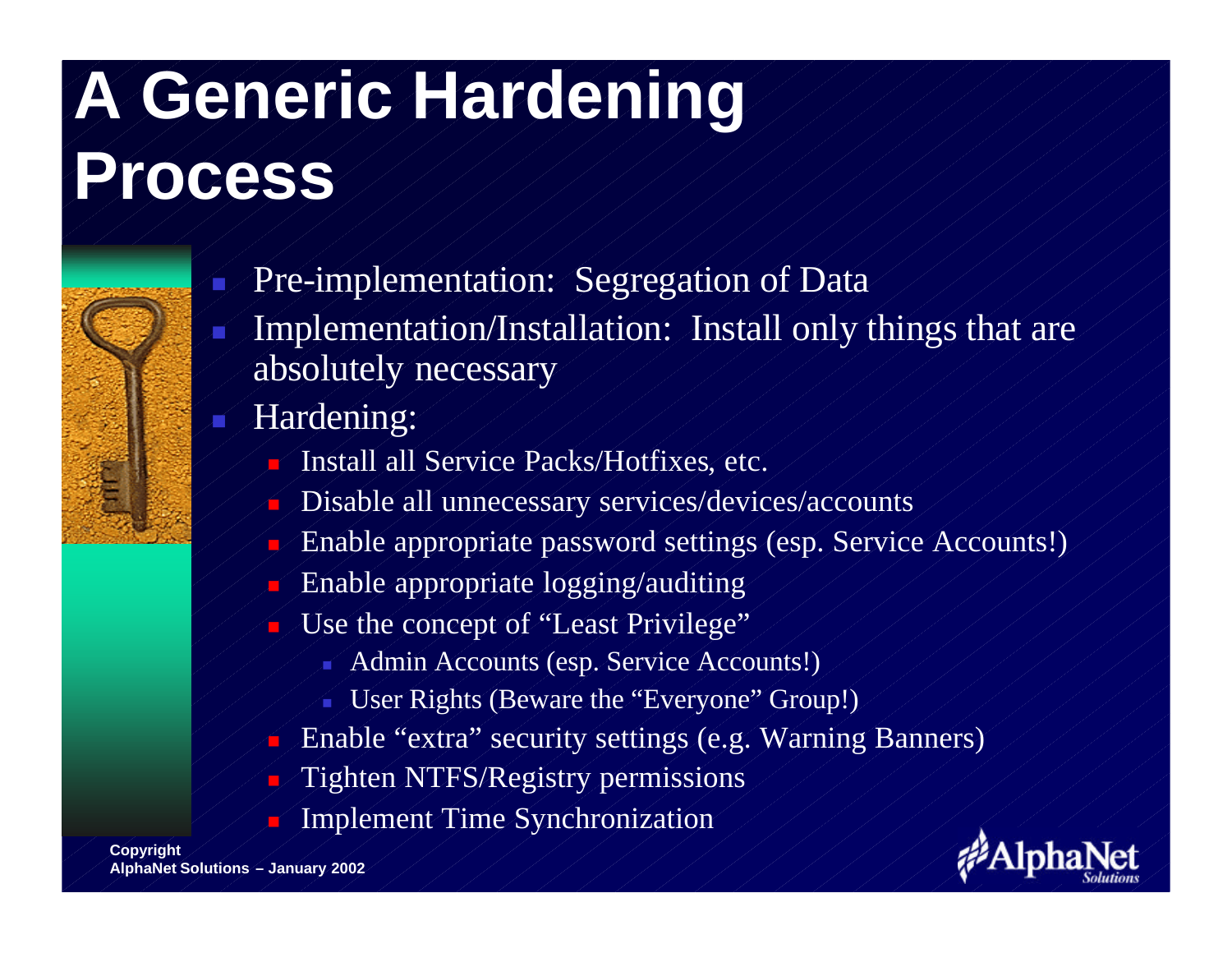#### **The Importance of Testing!**

- It is **extremely easy** to corrupt a Windows system beyond recovery when hardening it. **NTFS Permissions** Registry settings/permissions Never attempt to establish or test hardening procedures on a production box! Ever!
	- Ghost is your friend!
	- Did I mention "Never attempt to establish or test hardening procedures on a production box?" Ever!

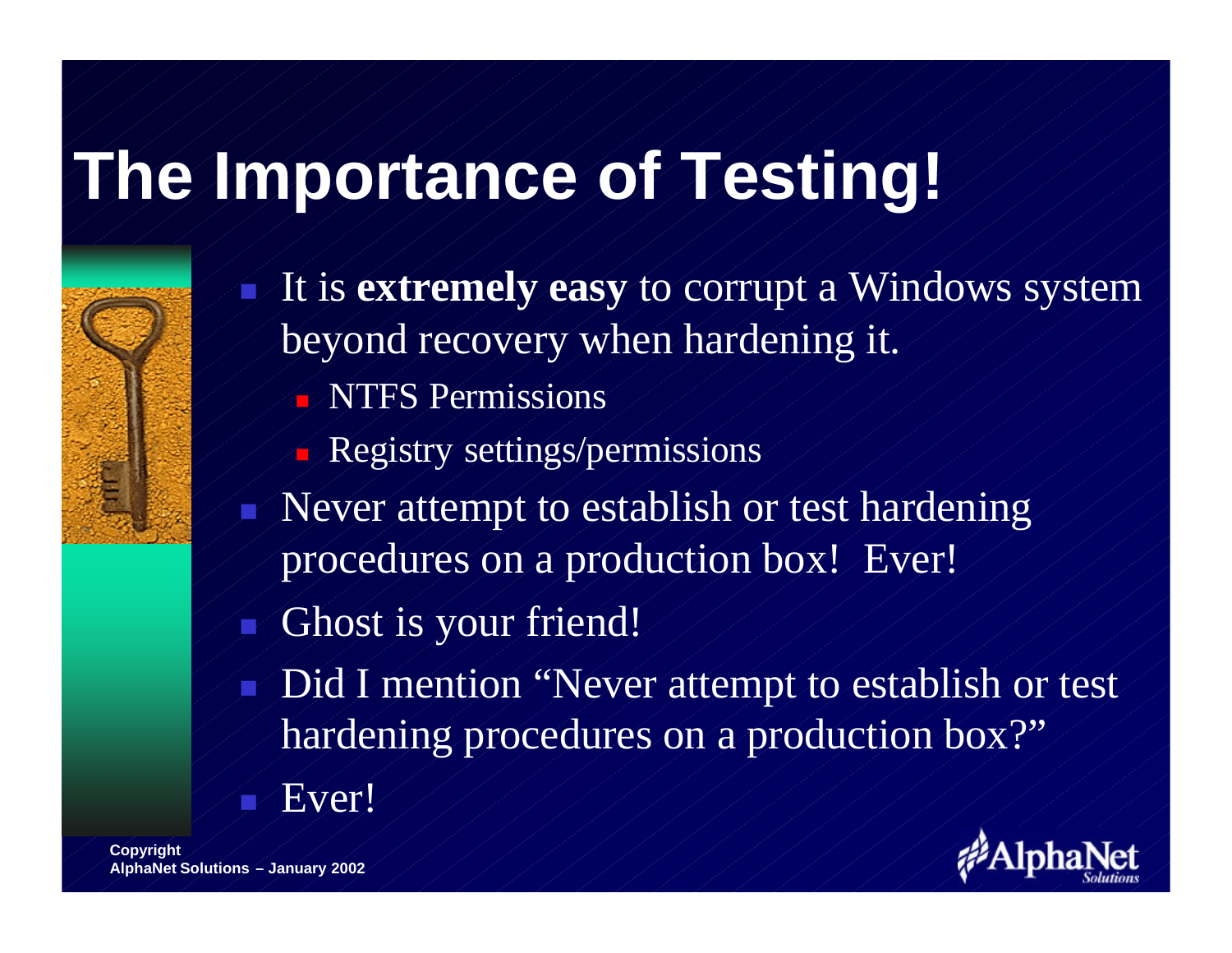# **Differences between NT 4.0 and 2000**



- <sup>n</sup> In NT 4.0 SCE/SCM is not available by default. It was first made available on the SP4 CD-ROM.
- It was back-ported from 2000.
- It changes the NT 4.0 NTFS permissions DLL from the old NT 4.0 style to the new Windows 2000 style—e.g. inherited permissions. This is not always desirable.
	- The un-patched version has significant bugs and issues (see resources).

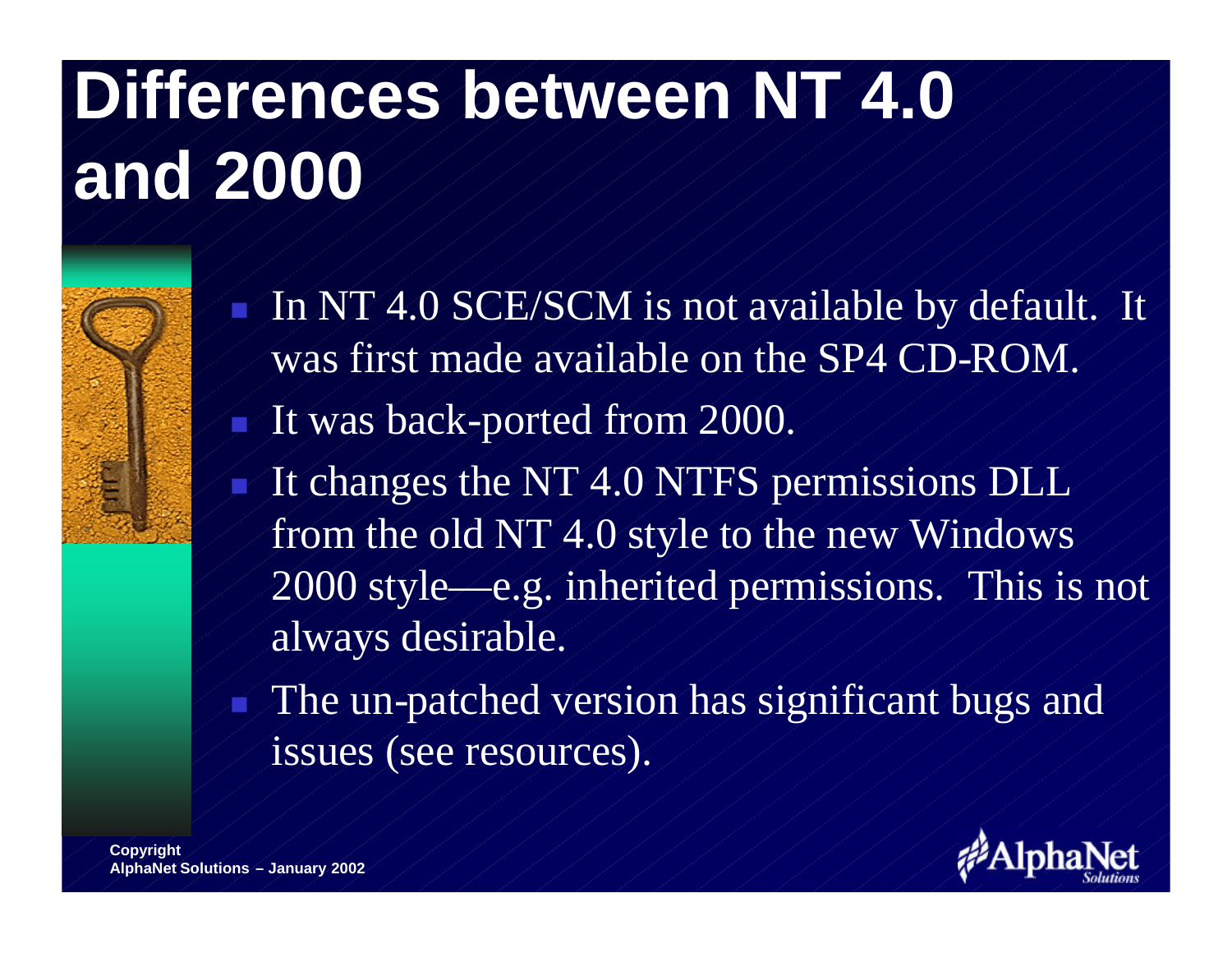#### **Hardening Internal Servers**

- <sup>n</sup> Never install IIS unless the server is to be a dedicated Web Server, and then segregate data!
- Hardening:
	- Install all Service Packs/Hotfixes, etc.
	- Disable all unnecessary services/devices/accounts
	- Enable appropriate logging/auditing
	- Use the concept of "Least Privilege"
		- **Admin Accounts**
		- User Rights (Beware the "Everyone" Group!)
	- Consider enabling "extra" security settings
	- Consider tightening NTFS/Registry permissions



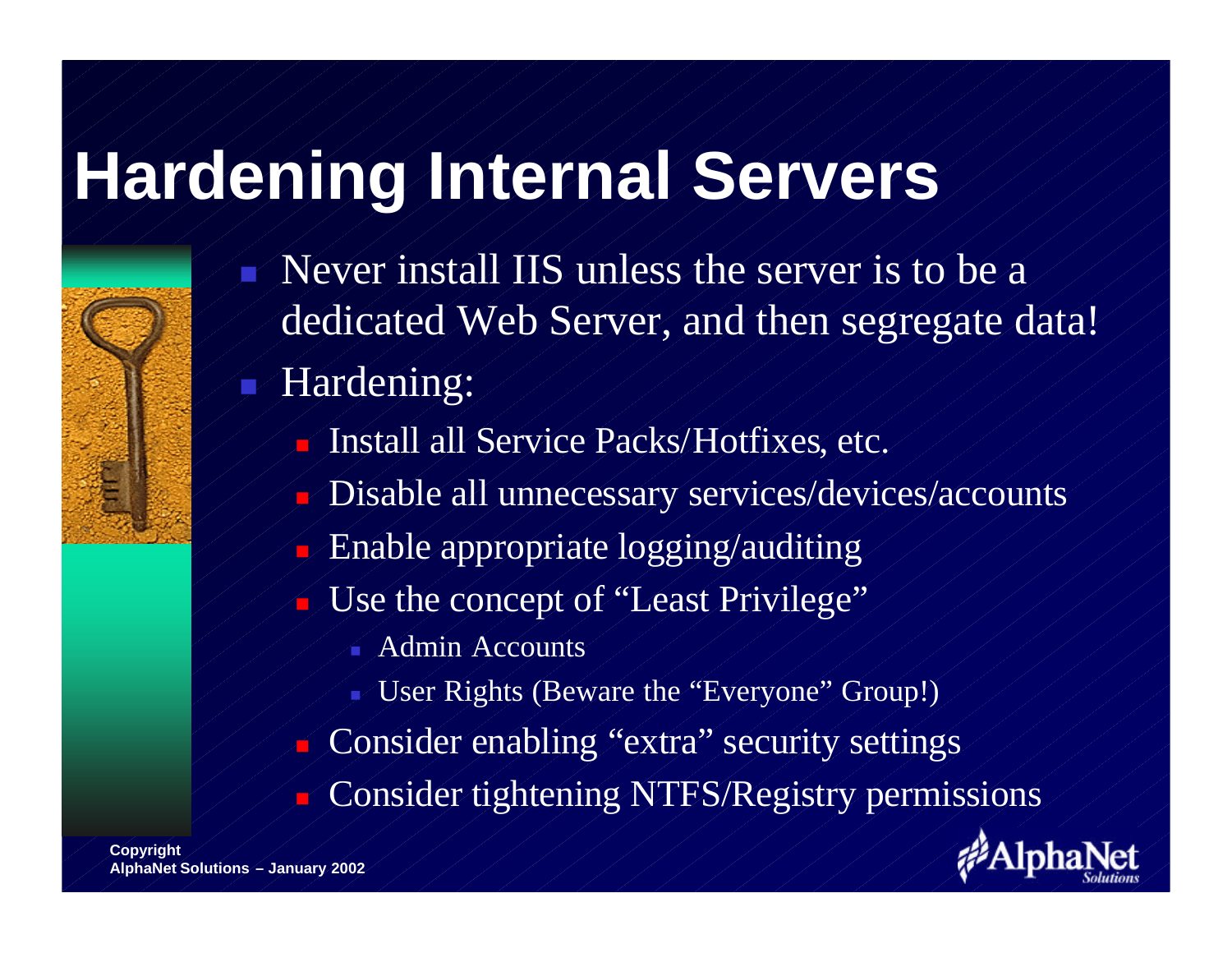# **Hardening IIS Servers**



Never install IIS unless the server is to be a dedicated Web Server, and then segregate data! Perform all hardening as above for an internal server, except more stringently. Consider moving critical tools out of default locations. Harden IIS (see references).

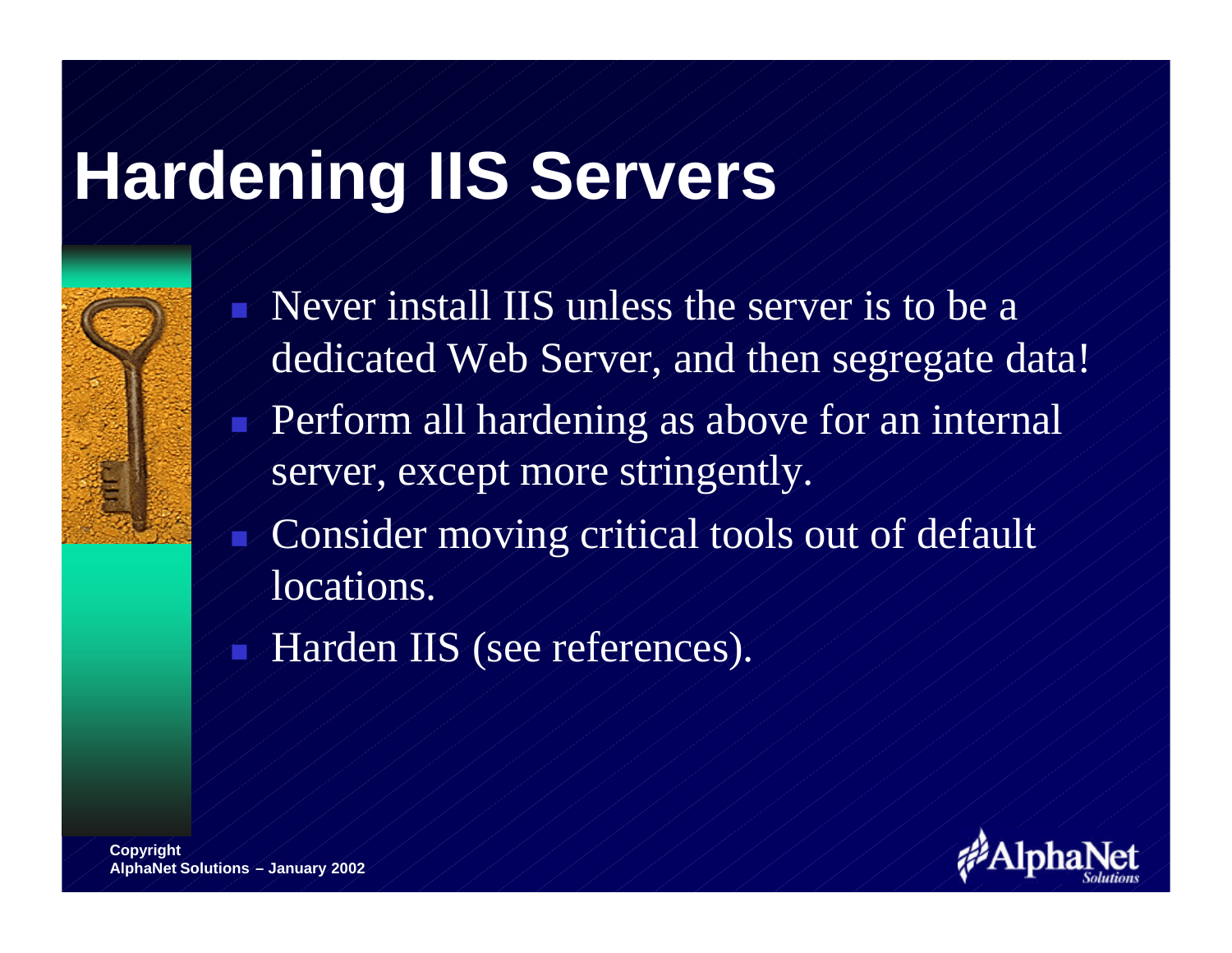# **Hardening Windows to be a Firewall Platform**

- Firewall servers **must** be dedicated boxes that run only the firewall software! Never, ever, EVER run IIS on a firewall server! Perform all hardening as above for an internal server, except more stringently. Disable NBT (AKA MS Networking). Disable virtually all services and devices. Lock down NTFS permissions (easy!).
	- Consider moving critical tools out of default locations.

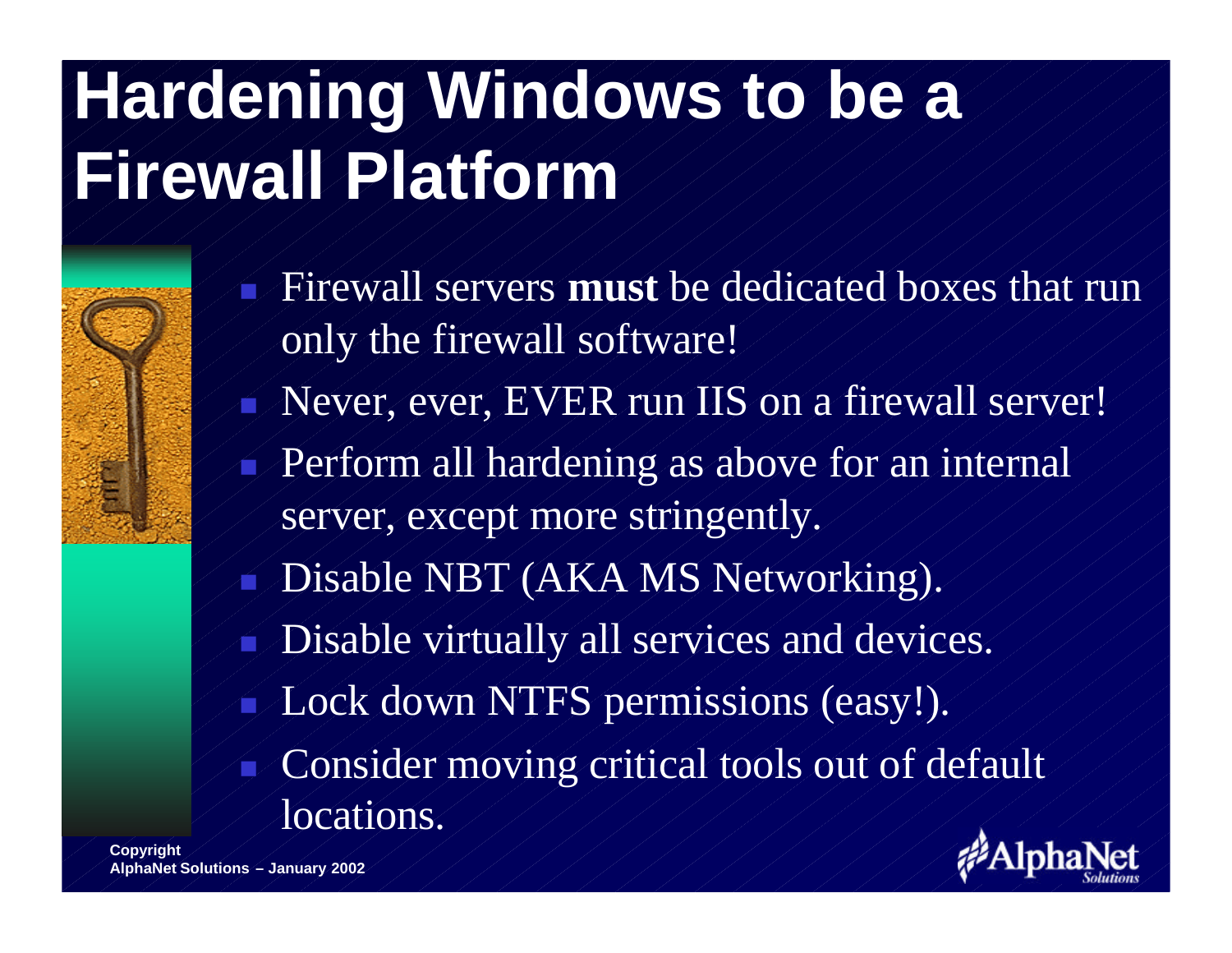#### **Gartner Group on Firewalls**



"By 2003, the dominant means of deploying network security technology will be through the use of appliance technology."